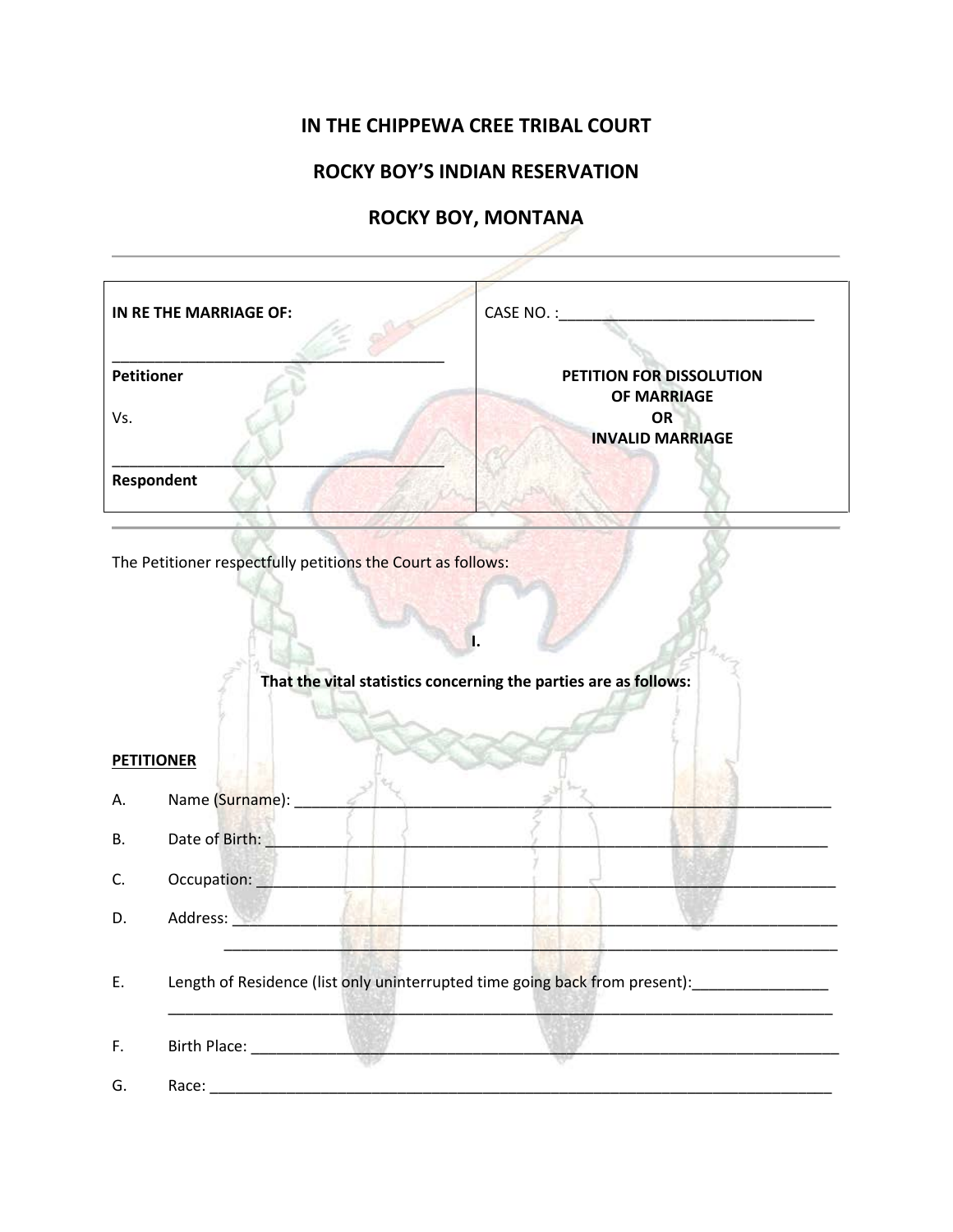| Η. |                                      |                                                                                                                                            |
|----|--------------------------------------|--------------------------------------------------------------------------------------------------------------------------------------------|
| Τ. |                                      |                                                                                                                                            |
| J. |                                      | If previously married: ___________ Number terminated by Dissolution or invalid marriage:<br><u>Deceased:</u> The Contract of the Deceased: |
| К. |                                      | If previously married: Date: Place: Place: Place:                                                                                          |
|    | <b>RESPONDENT</b>                    |                                                                                                                                            |
| А. | Name (Surname):                      |                                                                                                                                            |
| Β. | Date of Birth:                       |                                                                                                                                            |
| C. | Occupation:                          |                                                                                                                                            |
| D. | Address:<br><b>Market Market</b>     |                                                                                                                                            |
| F. | Birth Place:                         |                                                                                                                                            |
| G. | Race:                                |                                                                                                                                            |
| Η. | Education (Elementary or Secondary): |                                                                                                                                            |
|    |                                      |                                                                                                                                            |
|    | Number of this Marriage:             |                                                                                                                                            |
|    | If Previously married:               | Number terminated by Dissolution or invalid marriage:                                                                                      |
|    |                                      | Deceased:                                                                                                                                  |
| К. | If previously married: Date:         |                                                                                                                                            |
|    |                                      |                                                                                                                                            |
|    |                                      |                                                                                                                                            |
|    |                                      | $\mathbf{I}$                                                                                                                               |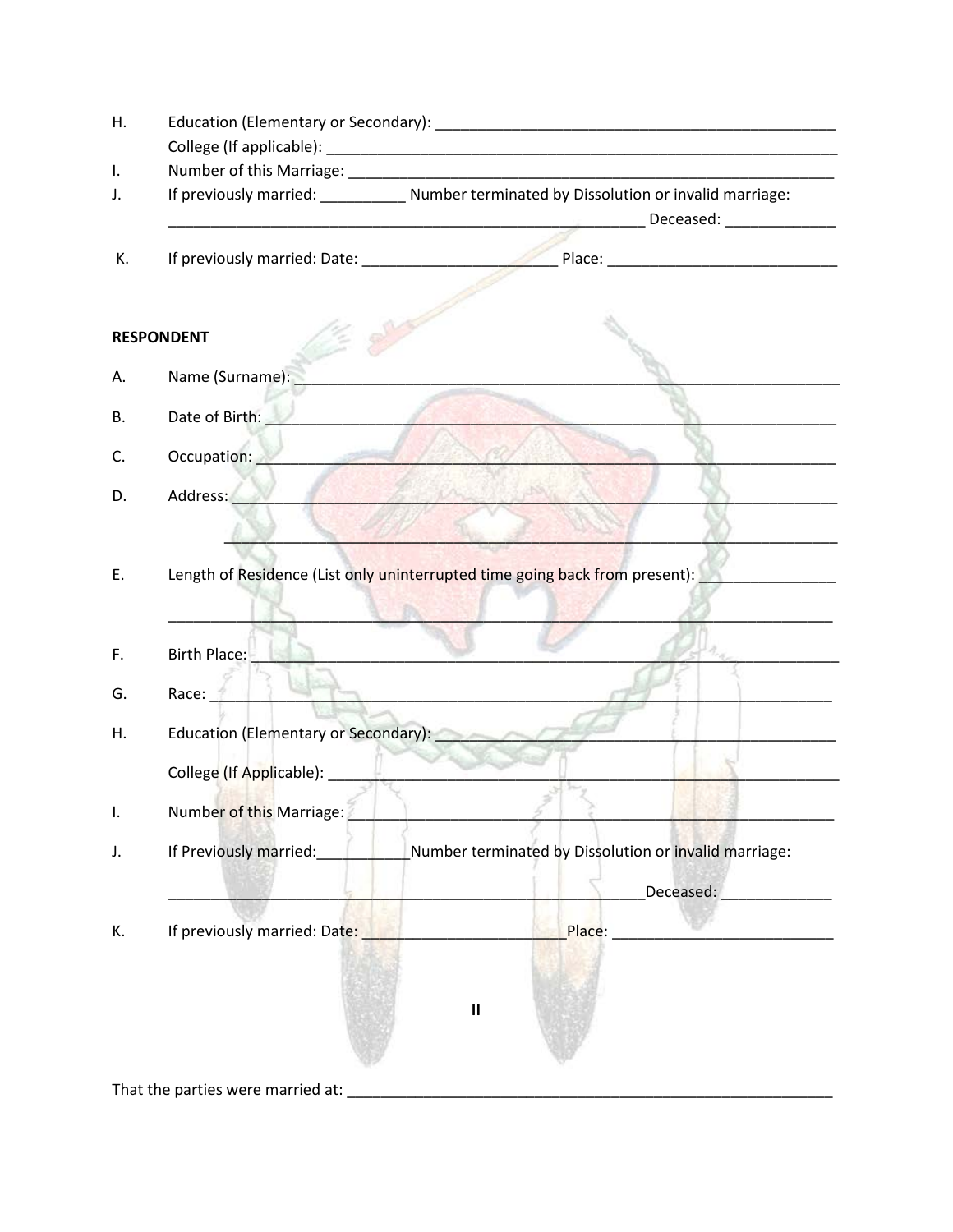| County:                           |  |
|-----------------------------------|--|
| That the parties were married on: |  |
| The marriage is registered at:    |  |

**III** 

That the marriage of the parties is irretrievably broken at this time, in that there is serious marital discord which affects the attitude of one or both parties toward the marriage, and there is no reasonable prospect of reconciliation.

 $\mathbb{Z}^2$  ,  $\mathbb{Z}^2$  ,  $\mathbb{Z}^2$  ,  $\mathbb{Z}^2$  ,  $\mathbb{Z}^2$  ,  $\mathbb{Z}^2$  ,  $\mathbb{Z}^2$  ,  $\mathbb{Z}^2$  ,  $\mathbb{Z}^2$  ,  $\mathbb{Z}^2$ \_\_\_\_\_\_\_\_\_\_\_\_\_\_\_\_\_\_\_\_\_\_\_\_\_\_\_\_\_\_\_\_\_\_\_\_\_\_\_\_\_\_\_\_\_\_\_\_\_\_\_\_\_\_\_\_\_\_\_\_\_\_\_\_\_\_\_\_\_\_\_\_\_\_\_\_\_\_\_\_\_\_\_\_\_

**IV**

If petitioning for an Invalid Marriage (Annulment), list the legal grounds:

| Name:                                                                                                                                                                                                                                                                                                                                                                    |                                                                                           | Age: |
|--------------------------------------------------------------------------------------------------------------------------------------------------------------------------------------------------------------------------------------------------------------------------------------------------------------------------------------------------------------------------|-------------------------------------------------------------------------------------------|------|
| Birthdate:                                                                                                                                                                                                                                                                                                                                                               | Address:                                                                                  |      |
| Legal Status:                                                                                                                                                                                                                                                                                                                                                            |                                                                                           |      |
|                                                                                                                                                                                                                                                                                                                                                                          | (Natural Child of Both Parents, one parent, ward, etc.)                                   |      |
|                                                                                                                                                                                                                                                                                                                                                                          | That the vital statistics concerning the minor child(ren) of the marriage are as follows: |      |
|                                                                                                                                                                                                                                                                                                                                                                          |                                                                                           |      |
|                                                                                                                                                                                                                                                                                                                                                                          |                                                                                           | Age: |
|                                                                                                                                                                                                                                                                                                                                                                          | Address:                                                                                  |      |
| Name: and the state of the state of the state of the state of the state of the state of the state of the state of the state of the state of the state of the state of the state of the state of the state of the state of the<br>Birthdate: The Communist Science of the Communist Science of the Communist Science of the Communist Science of<br>Legal Status: _______ |                                                                                           |      |

That the vital statistics concerning the minor child(ren) of the marriage are as follows: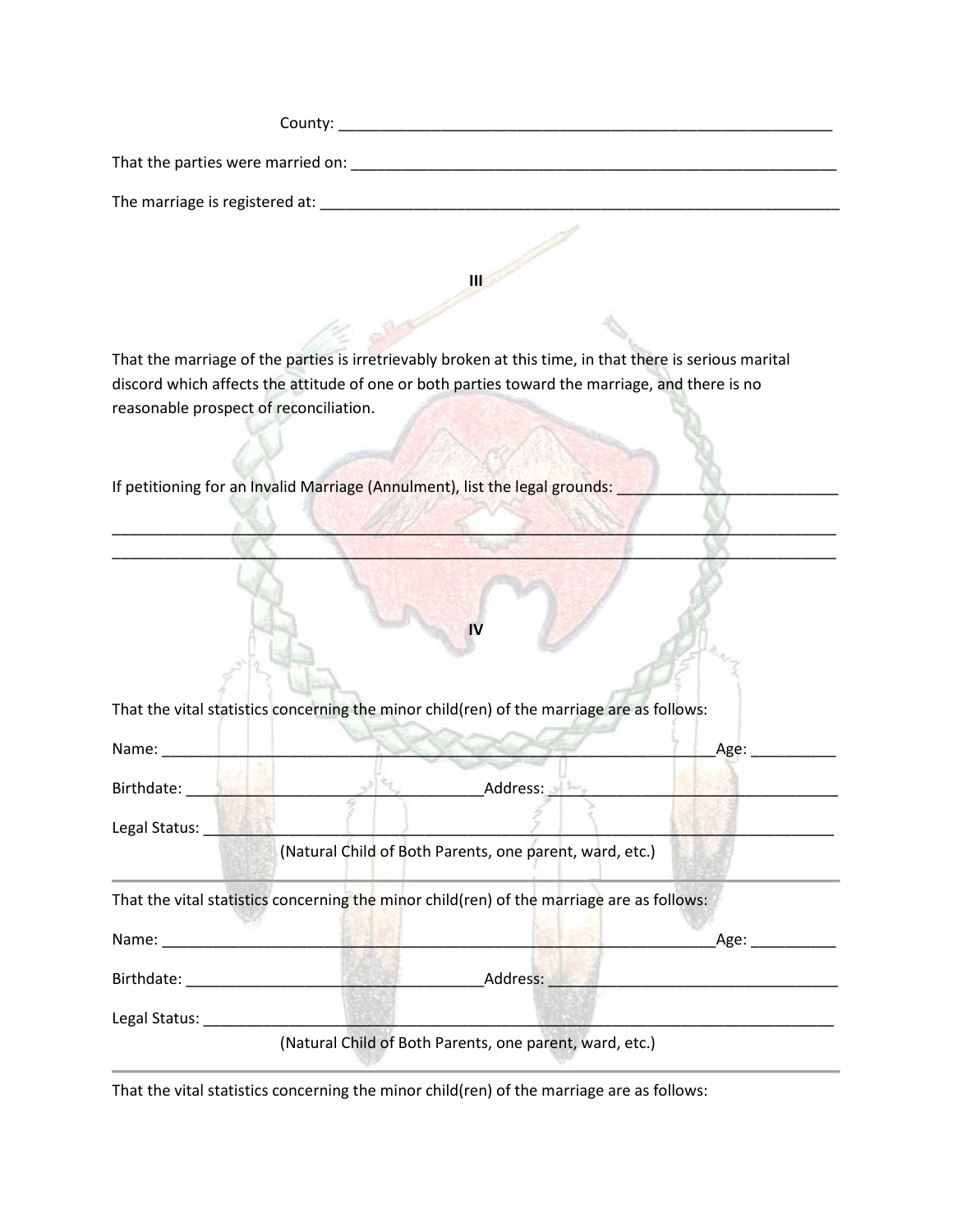|                            | (Natural Child of Both Parents, one parent, ward, etc.)                                                                                                                                                         |                          |                   |
|----------------------------|-----------------------------------------------------------------------------------------------------------------------------------------------------------------------------------------------------------------|--------------------------|-------------------|
|                            | That the vital statistics concerning the minor child(ren) of the marriage are as follows:                                                                                                                       |                          |                   |
|                            |                                                                                                                                                                                                                 |                          | _Age: ___________ |
| Birthdate: 1999 March 2009 |                                                                                                                                                                                                                 | <b>Exercise Address:</b> |                   |
|                            |                                                                                                                                                                                                                 |                          |                   |
|                            | (Natural Child of Both Parents, one parent, ward, etc.)                                                                                                                                                         |                          |                   |
|                            |                                                                                                                                                                                                                 |                          |                   |
|                            |                                                                                                                                                                                                                 |                          |                   |
|                            | That the vital statistics concerning the minor child(ren) of the marriage are as follows:                                                                                                                       |                          |                   |
| Name: $\sqrt{2}$           |                                                                                                                                                                                                                 |                          | Age:              |
|                            |                                                                                                                                                                                                                 | Address:                 |                   |
| Legal Status:              |                                                                                                                                                                                                                 |                          |                   |
|                            | (Natural Child of Both Parents, one parent, ward, etc.)                                                                                                                                                         |                          |                   |
|                            |                                                                                                                                                                                                                 |                          |                   |
|                            |                                                                                                                                                                                                                 |                          |                   |
|                            |                                                                                                                                                                                                                 |                          |                   |
|                            |                                                                                                                                                                                                                 |                          |                   |
|                            | That it would be in the best interests of the minor child(ren) of the parties to be placed in the care,<br>custody, and control of the parties as follows (list who you wish the child(ren) to be placed with): |                          |                   |
|                            |                                                                                                                                                                                                                 |                          |                   |
|                            |                                                                                                                                                                                                                 |                          |                   |
|                            | That the Petitioner/Respondent should provide maintenance to the Petitioner/Respondent in the                                                                                                                   |                          |                   |
|                            | amount of \$                                                                                                                                                                                                    |                          |                   |
|                            |                                                                                                                                                                                                                 |                          |                   |
|                            |                                                                                                                                                                                                                 |                          |                   |
|                            |                                                                                                                                                                                                                 |                          |                   |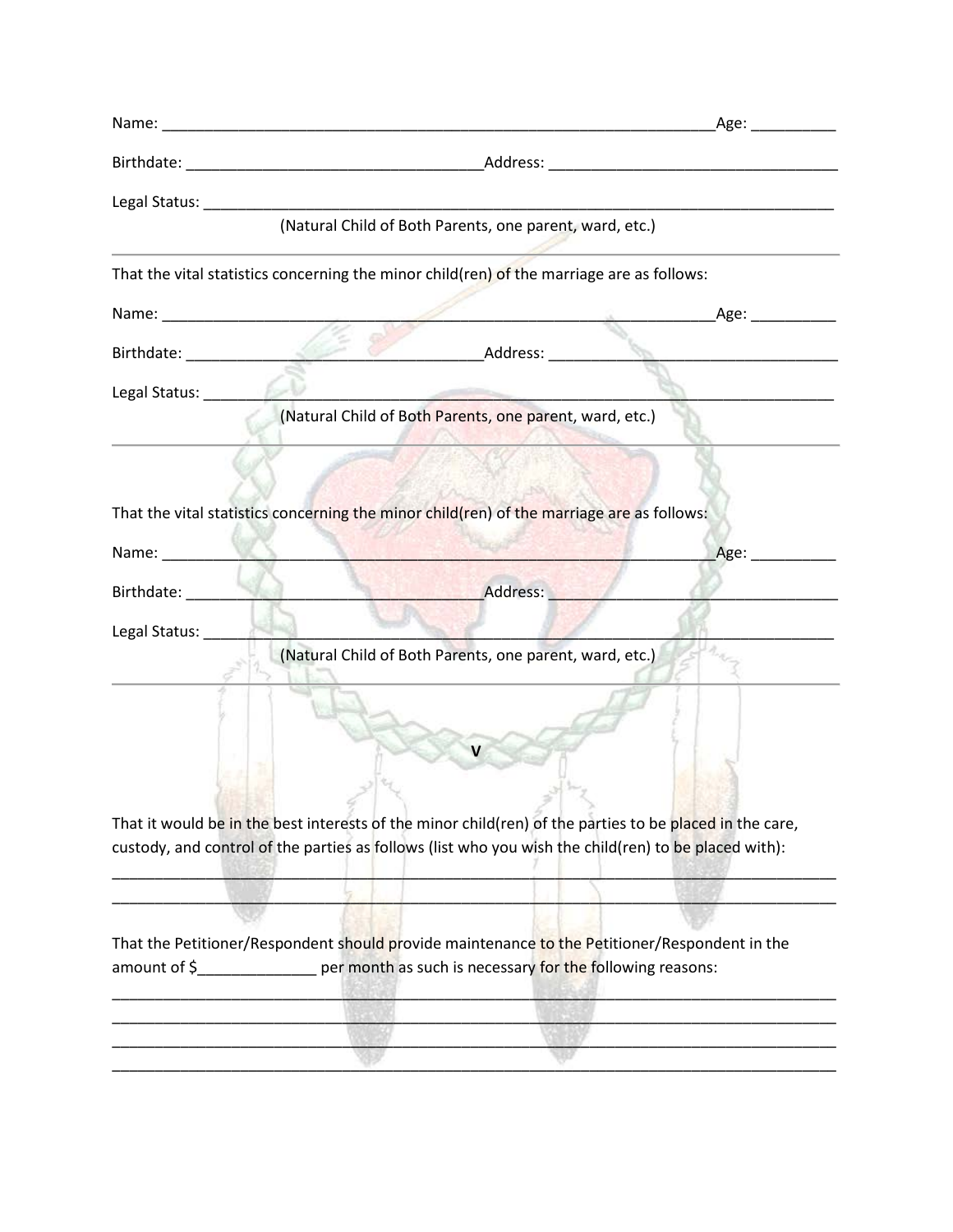That the Petitioner/Respondent is financially able to contribute the sum of \$\_\_\_\_\_\_\_\_ per child, per month for the support, care and maintenance of the minor child(ren) of the parties until such child(ren) reaches majority or becomes emancipated.

## **VII**

That the Petitioner/Respondent shall be given the reasonable rights of visitation with the child(ren) subject to the following: (list conditions to visits, if visits will be allowed, or state if no conditions- briefly state reasons for request).

\_\_\_\_\_\_\_\_\_\_\_\_\_\_\_\_\_\_\_\_\_\_\_\_\_\_\_\_\_\_\_\_\_\_\_\_\_\_\_\_\_\_\_\_\_\_\_\_\_\_\_\_\_\_\_\_\_\_\_\_\_\_\_\_\_\_\_\_\_\_\_\_\_\_\_\_\_\_\_\_\_\_\_\_\_  $\mathbb{Z}$  ,  $\mathbb{Z}$  ,  $\mathbb{Z}$  ,  $\mathbb{Z}$  ,  $\mathbb{Z}$  ,  $\mathbb{Z}$  ,  $\mathbb{Z}$  ,  $\mathbb{Z}$  $\mathcal{L} \times \mathcal{L} \times \mathcal{L} \times \mathcal{L} \times \mathcal{L} \times \mathcal{L} \times \mathcal{L} \times \mathcal{L} \times \mathcal{L} \times \mathcal{L} \times \mathcal{L} \times \mathcal{L} \times \mathcal{L} \times \mathcal{L} \times \mathcal{L} \times \mathcal{L} \times \mathcal{L} \times \mathcal{L} \times \mathcal{L} \times \mathcal{L} \times \mathcal{L} \times \mathcal{L} \times \mathcal{L} \times \mathcal{L} \times \mathcal{L} \times \mathcal{L} \times \mathcal{L} \times \mathcal{$  $\left\{ \left\langle \cdot ,\cdot \right\rangle \right\}$  , and a set of the set of the set of  $\left\langle \cdot ,\cdot \right\rangle$  , and  $\left\langle \cdot ,\cdot \right\rangle$  , and  $\left\langle \cdot ,\cdot \right\rangle$  $\mathcal{M} \subset \mathbb{R}^n$  $\mathbb{Z}_2$  ,  $\mathbb{Z}_3$  ,  $\mathbb{Z}_4$  ,  $\mathbb{Z}_5$  ,  $\mathbb{Z}_2$  ,  $\mathbb{Z}_3$  ,  $\mathbb{Z}_4$  ,  $\mathbb{Z}_5$  ,  $\mathbb{Z}_2$  ,  $\mathbb{Z}_3$ 

**VIII**

That the following list is a complete statement of the property of the marriage, and this property should be divided as noted: (list property values and be sure to note whether the house of the marriage is "HUD" home – being rented or purchased through the Tribal Housing Authority as they must be notified of this proceeding if said house is involved). Attach additional sheets if necessary.



That the Petitioner/Respondent should provide maintenance to the Petitioner/Respondent in the amount of  $\zeta$  per month as such is necessary for the following reasons:

 $\mathbb{R}^{n+1}$  ,  $\mathbb{R}^{n+1}$  ,  $\mathbb{R}^{n+1}$  ,  $\mathbb{R}^{n+1}$  ,  $\mathbb{R}^{n+1}$  ,  $\mathbb{R}^{n+1}$  ,  $\mathbb{R}^{n+1}$  ,  $\mathbb{R}^{n+1}$  ,  $\mathbb{R}^{n+1}$  ,  $\mathbb{R}^{n+1}$  ,  $\mathbb{R}^{n+1}$  ,  $\mathbb{R}^{n+1}$  ,  $\mathbb{R}^{n+1}$  ,  $\mathbb{R}^{n+1}$ \_\_\_\_\_\_\_\_\_\_\_\_\_\_\_\_\_\_\_\_\_\_\_\_\_\_\_\_\_\_\_\_\_\_\_\_\_\_\_\_\_\_\_\_\_\_\_\_\_\_\_\_\_\_\_\_\_\_\_\_\_\_\_\_\_\_\_\_\_\_\_\_\_\_\_\_\_\_\_\_\_\_\_\_\_  $\frac{1}{2}$  ,  $\frac{1}{2}$  ,  $\frac{1}{2}$  ,  $\frac{1}{2}$  ,  $\frac{1}{2}$  ,  $\frac{1}{2}$  ,  $\frac{1}{2}$  ,  $\frac{1}{2}$  ,  $\frac{1}{2}$  ,  $\frac{1}{2}$  ,  $\frac{1}{2}$  ,  $\frac{1}{2}$  ,  $\frac{1}{2}$  ,  $\frac{1}{2}$  ,  $\frac{1}{2}$  ,  $\frac{1}{2}$  ,  $\frac{1}{2}$  ,  $\frac{1}{2}$  ,  $\frac{1$  $\mathbb{F}_2$  , and the contribution of  $\mathbb{F}_2$  , and the contribution of  $\mathbb{F}_2$  , and the contribution of  $\mathbb{F}_2$ \_\_\_\_\_\_\_\_\_\_\_\_\_\_\_\_\_\_\_\_\_\_\_\_\_\_\_\_\_\_\_\_\_\_\_\_\_\_\_\_\_\_\_\_\_\_\_\_\_\_\_\_\_\_\_\_\_\_\_\_\_\_\_\_\_\_\_\_\_\_\_\_\_\_\_\_\_\_\_\_\_\_\_\_\_ \_\_\_\_\_\_\_\_\_\_\_\_\_\_\_\_\_\_\_\_\_\_\_\_\_\_\_\_\_\_\_\_\_\_\_\_\_\_\_\_\_\_\_\_\_\_\_\_\_\_\_\_\_\_\_\_\_\_\_\_\_\_\_\_\_\_\_\_\_\_\_\_\_\_\_\_\_\_\_\_\_\_\_\_\_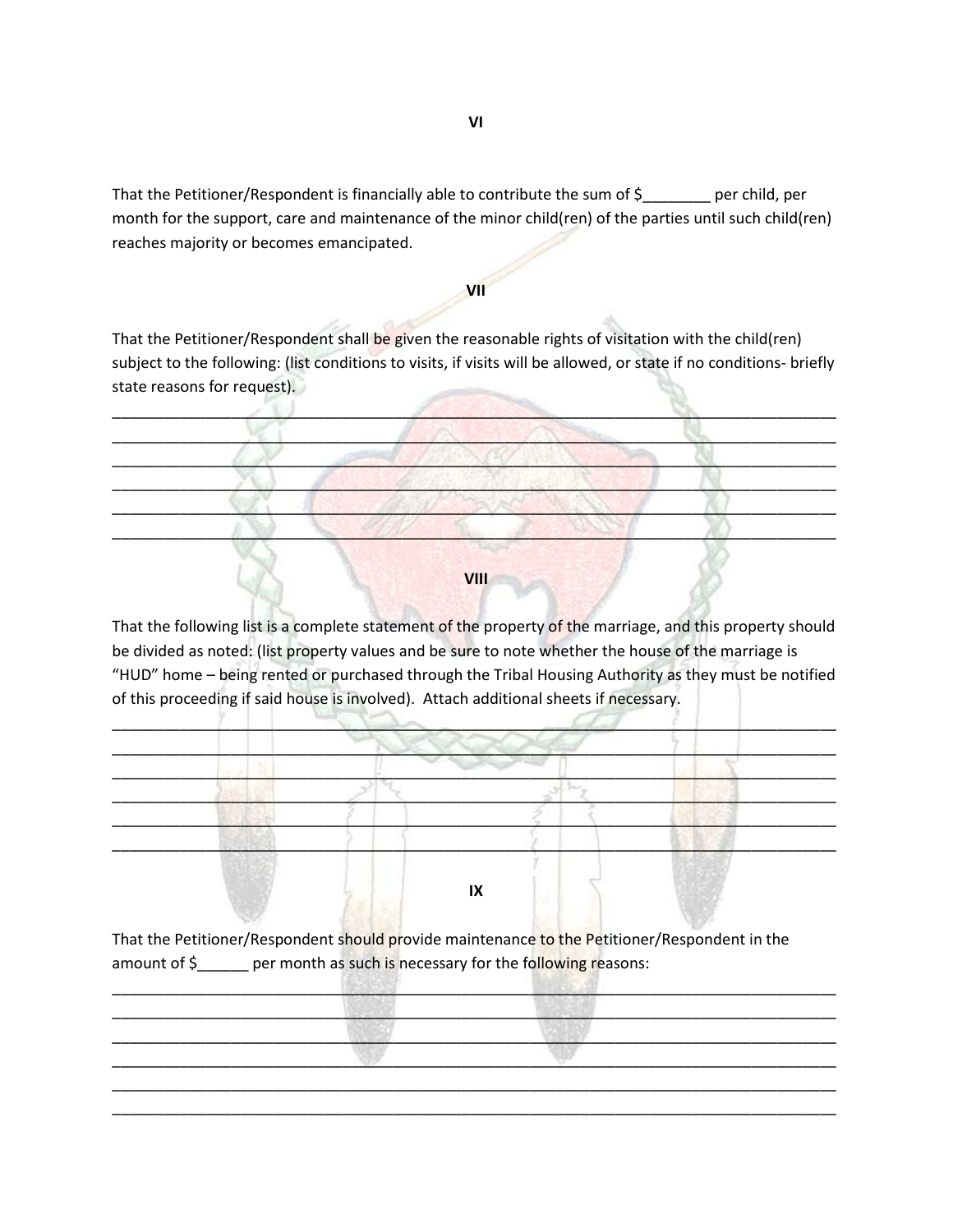That the parties hereto have the following debts in the amounts listed and are liable individually, together, or along with someone else for these debts as noted, and that the parties should be responsible for said debts are herein noted:



**X**